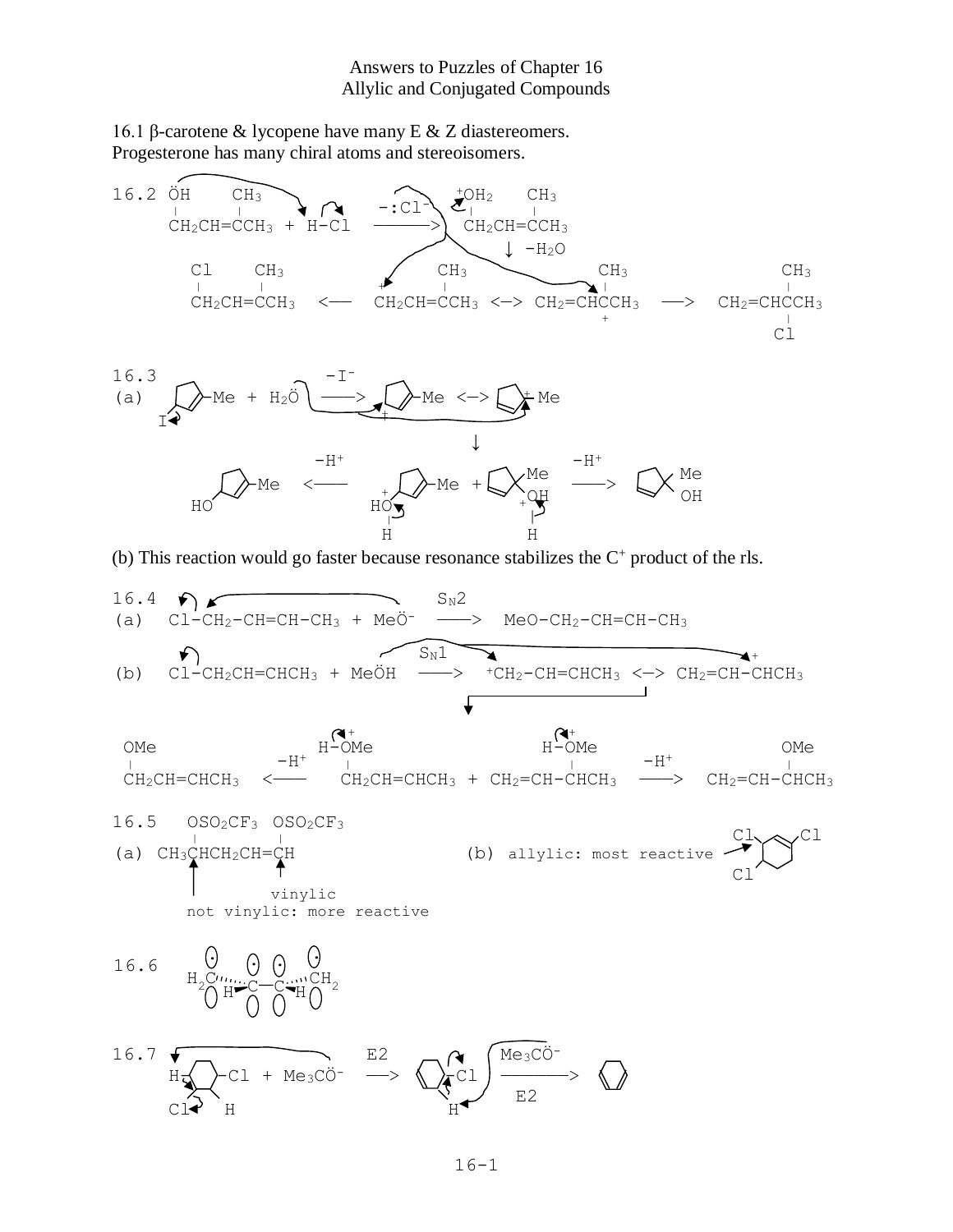

(b) The 1st steroid above because conjugation with the C=O stabilizes its C=C.



(b) The 1st 2 isomers are major: they form from the stabler allylic  $C^+$  with more hyperconjugation:



16.10 CH<sub>3</sub> CH<sub>3</sub>  
CH<sub>2</sub>=C-CH<sub>2</sub>-CH=CH<sub>2</sub> + HCl 
$$
\longrightarrow
$$
 CH<sub>3</sub>-C-CH<sub>2</sub>-CH=CH<sub>2</sub> via stablest 3<sup>o</sup> C<sup>+</sup>  
Cl

16.11 0<sup>-</sup> 0<sup>-</sup>  
 
$$
\overline{O} = N - C = C
$$
  $\leftarrow$   $\overline{O} - N = C - C$ <sup>+</sup>

Also the <sup>+</sup>N attracts & withdraws e's inductively.

16.12 (a) 
$$
\overline{C_N} = N
$$
 + enantiomer (b)  $\overline{C_N}$   
\n(c)  $\overline{C_6H_5} + \overline{C_6H_3} + \overline{C_6H_4} + \overline{C_6H_5} + \overline{C_6H_6} + \overline{C_6H_7} + \overline{C_6H_8} + \overline{C_6H_8} + \overline{C_6H_9} + \overline{C_6H_9} + \overline{C_6H_9} + \overline{C_6H_9} + \overline{C_6H_9} + \overline{C_6H_9} + \overline{C_6H_9} + \overline{C_6H_9} + \overline{C_6H_9} + \overline{C_6H_9} + \overline{C_6H_9} + \overline{C_6H_9} + \overline{C_6H_9} + \overline{C_6H_9} + \overline{C_6H_9} + \overline{C_6H_9} + \overline{C_6H_9} + \overline{C_6H_9} + \overline{C_6H_9} + \overline{C_6H_9} + \overline{C_6H_9} + \overline{C_6H_9} + \overline{C_6H_9} + \overline{C_6H_9} + \overline{C_6H_9} + \overline{C_6H_9} + \overline{C_6H_9} + \overline{C_6H_9} + \overline{C_6H_9} + \overline{C_6H_9} + \overline{C_6H_9} + \overline{C_6H_9} + \overline{C_6H_9} + \overline{C_6H_9} + \overline{C_6H_9} + \overline{C_6H_9} + \overline{C_6H_9} + \overline{C_6H_9} + \overline{C_6H_9} + \overline{C_6H_9} + \overline{C_6H_9} + \overline{C_6H_9} + \overline{C_6H_9} + \overline{C_6H_9} + \overline{C_6H_9} + \overline{C_6H_9} + \overline{C_6H_9} + \overline{C_6H_9} + \overline{C_6H_9} + \overline{C_6H_9} + \overline{C_6H_9} + \overline{C_6H_9$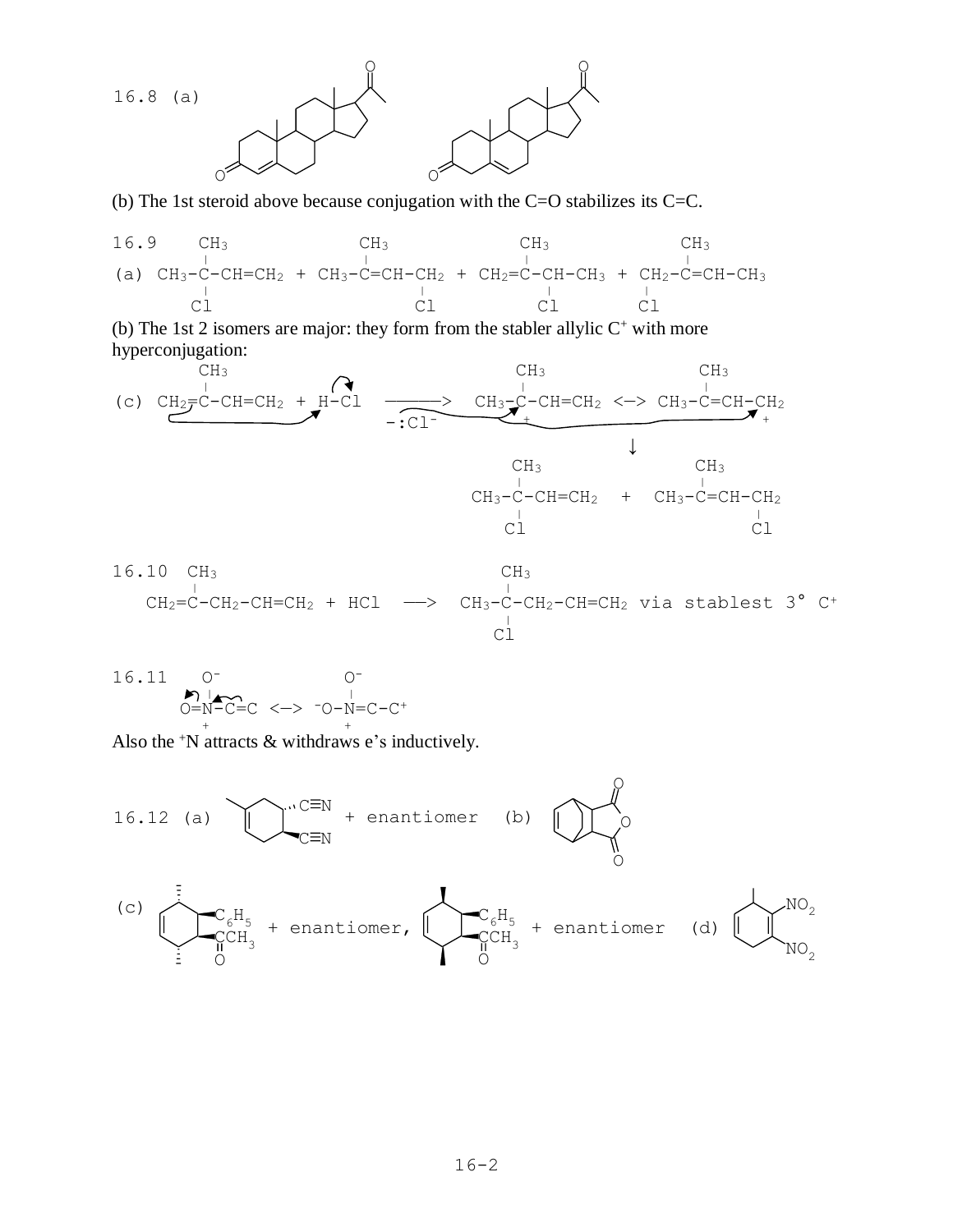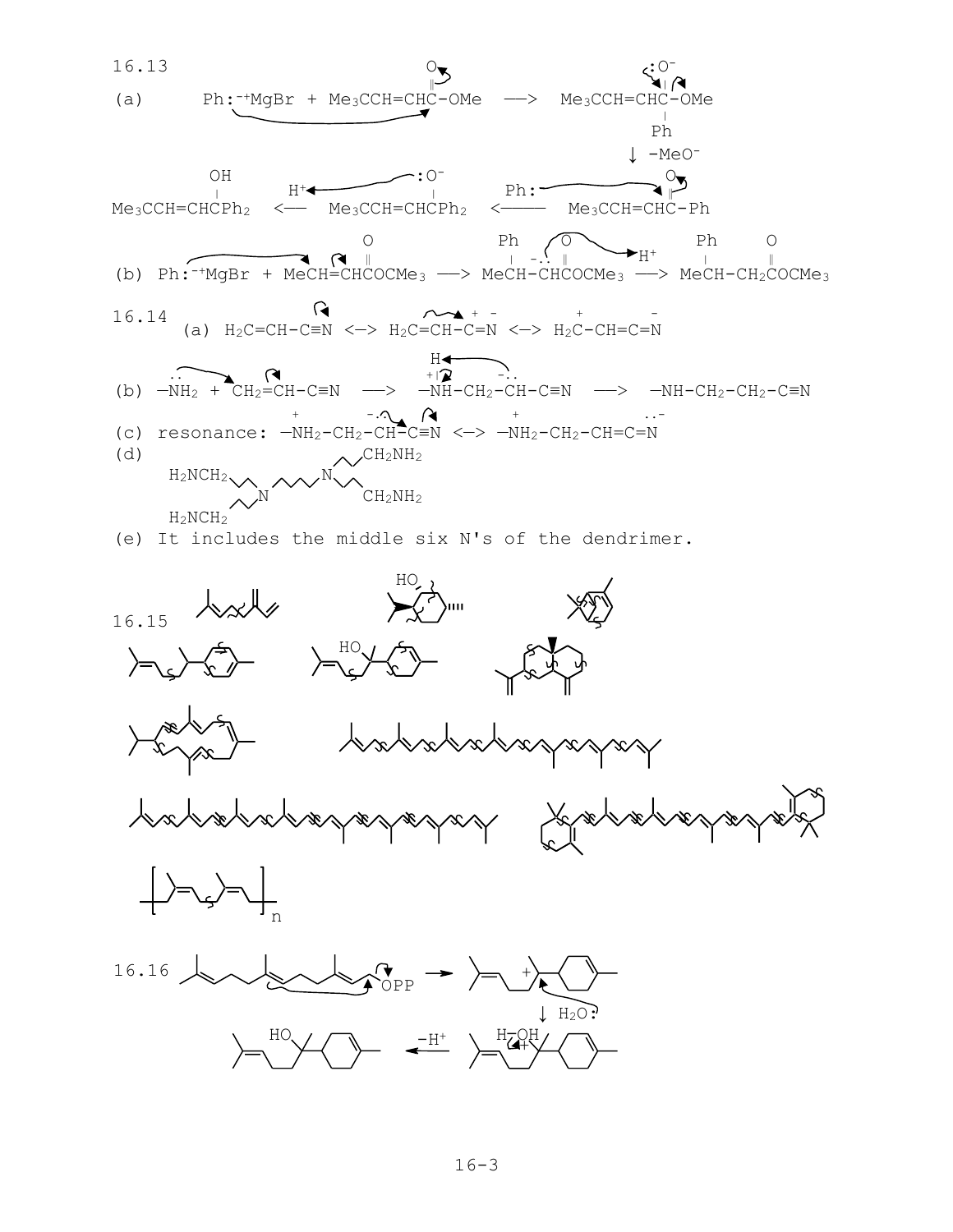16.17 (a) Energy  $\uparrow$   $\qquad \qquad$   $\qquad$   $\qquad$   $\qquad$   $\qquad$   $\qquad$   $\qquad$   $\qquad$   $\qquad$   $\qquad$   $\qquad$   $\qquad$   $\qquad$   $\qquad$   $\qquad$   $\qquad$   $\qquad$   $\qquad$   $\qquad$   $\qquad$   $\qquad$   $\qquad$   $\qquad$   $\qquad$   $\qquad$   $\qquad$   $\qquad$   $\qquad$   $\qquad$   $\qquad$   $\qquad$   $\qquad$   $\q$  $\sqrt{15^*}$  $\sqrt{1+4}$  2*p* ↑ ↓ ↑ ↓ ↑ ↓  $\uparrow$   $\uparrow$   $\uparrow$   $\uparrow$   $\uparrow$   $\uparrow$   $\uparrow$   $\uparrow$   $\uparrow$   $\uparrow$   $\uparrow$   $\uparrow$   $\uparrow$   $\uparrow$   $\uparrow$   $\uparrow$   $\uparrow$   $\uparrow$   $\uparrow$   $\uparrow$   $\uparrow$   $\uparrow$   $\uparrow$   $\uparrow$   $\uparrow$   $\uparrow$   $\uparrow$   $\uparrow$   $\uparrow$   $\uparrow$   $\uparrow$   $\uparrow$   $\uparrow$   $\uparrow$   $\uparrow$   $\uparrow$   $\uparrow$  $\setminus$   $\uparrow \downarrow$   $\pi_2$  \↑↓ π<sup>1</sup> (b) This energy gap is smaller than that for a conjugated diene. 16.18 (a) *E* = 548 kJ/mol = ν∙3.98 x 10-13 s∙kJ/mol  $v = 1.38 \times 10^{15} \text{ s}^{-1}$  $\lambda = c/v = 3.00 \times 10^8 \text{ m} \cdot \text{s}^{-1}/1.38 \times 10^{15} \text{ s}^{-1} = 2.17 \times 10^{-7} \text{ m} = 217 \text{ nm}$ (b) Light of 217 nm λ is ultraviolet.

16.19 Compounds (a), (c), (d), (f), and (g) absorb strongly in UV-VIS spectroscopy.

16.20 (a) It has many conjugated double bonds which absorb much uv light. (b) No. Because it has 18 C's per 2 polar O functional groups, it is only slightly polar.

16.21 (a) O<sub>3</sub>; then Zn; then NaBH<sub>4</sub>; then  $H^+$  (b) annyd. Cr(VI)

16.22 O  $\begin{array}{ccc}\n\textcolor{red}{\sqrt{1}} & \textcolor{red}{\sqrt{1}} \\
\textcolor{red}{\sqrt{1}} & \textcolor{red}{\sqrt{1}} \\
\textcolor{red}{\sqrt{1}} & \textcolor{red}{\sqrt{1}} \\
\textcolor{red}{\sqrt{1}} & \textcolor{red}{\sqrt{1}} \\
\textcolor{red}{\sqrt{1}} & \textcolor{red}{\sqrt{1}} \\
\textcolor{red}{\sqrt{1}} & \textcolor{red}{\sqrt{1}} \\
\textcolor{red}{\sqrt{1}} & \textcolor{red}{\sqrt{1}} \\
\textcolor{red}{\sqrt{1}} & \textcolor{red}{\sqrt{1}} \\
\textcolor{red}{\sqrt{1}} & \textcolor{red}{\sqrt$  $CH<sub>2</sub>=CHCCH<sub>3</sub>$ IR: 3100-3000 cm–1 (m): *sp*<sup>2</sup> C-H; 2950-2850 cm–1 (w): *sp*<sup>3</sup> C-H; 1680 cm<sup>-1</sup> (s): conjugated C=O; 1620 cm<sup>-1</sup> (s): conjugated C=C; 960 cm<sup>-1</sup> (s):  $sp^2$  C-H bend

16.23 (a) 3020 cm–1 (w): *sp*<sup>2</sup> C-H; 2950-2850 cm–1 (s): *sp*<sup>3</sup> C-H; 1700 cm<sup>-1</sup> (s): unconjugated C=O; 1660 cm<sup>-1</sup> (s): conjugated C=O; 1615 cm<sup>-1</sup> (m): C=C;  $870 \text{ cm}^{-1}$  (m):  $sp^2$  C-H bend (b) It is at lower frequency than normal because it is conjugated.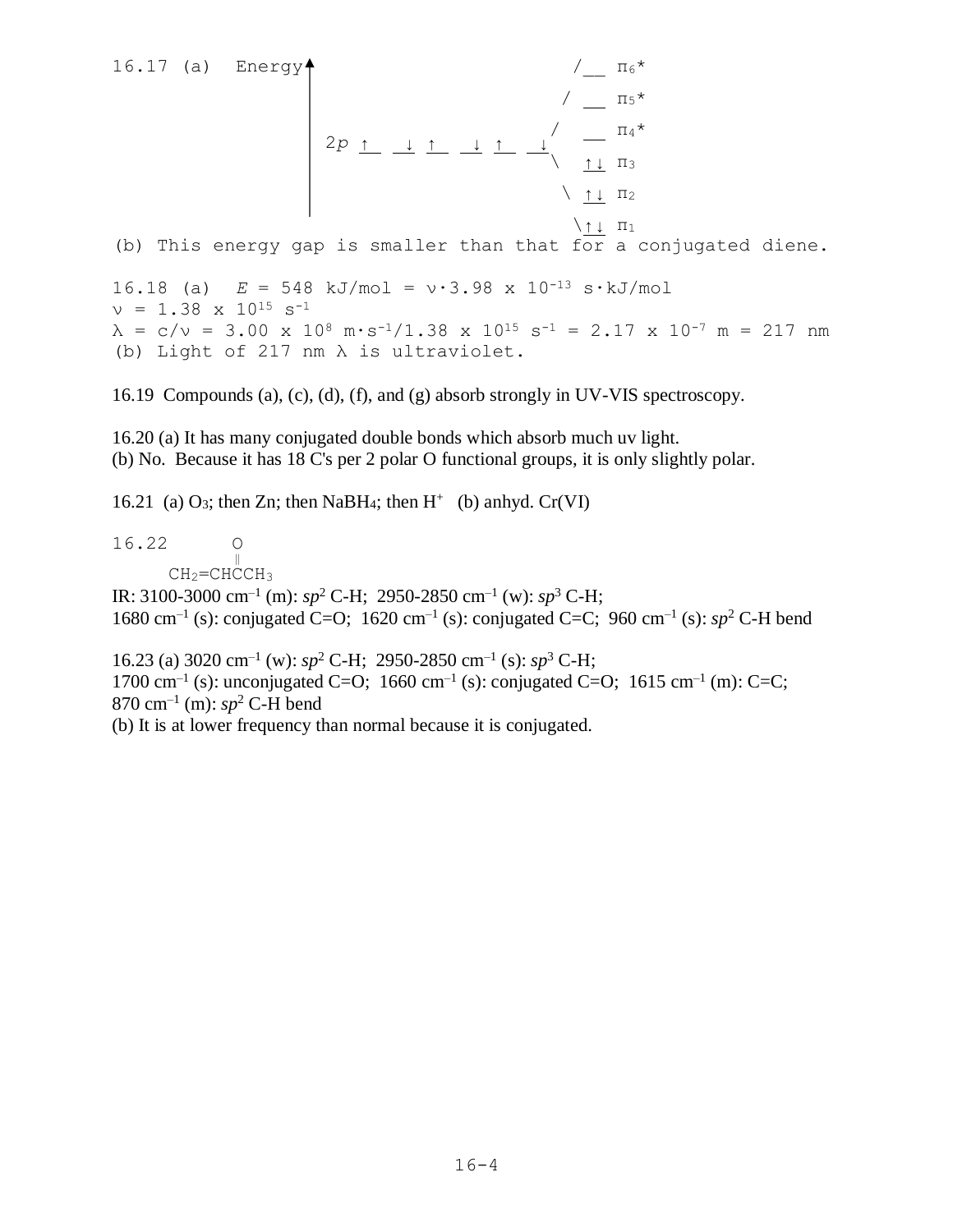

16.27 (a) 1,2-hexadiene evolves the most heat: this cumulated diene is the least stable diene. (b) (*E*)-1,3-hexadiene evolves the least heat because this conjugated diene is the stablest diene.

16.28 ÖH +OH2 H <sup>|</sup> H<sup>+</sup> <sup>|</sup> -H2O <sup>+</sup> <sup>|</sup> CH3CHCH2CH2CH=CH<sup>2</sup> ——> CH3CHCH2CH2CH=CH<sup>2</sup> ————> CH3CH-CHCH2CH=CH<sup>2</sup> ↓ -H<sup>+</sup> H -H<sup>+</sup> <sup>|</sup> <sup>+</sup> H<sup>+</sup> CH3CH=CHCH=CHCH<sup>3</sup> <——— CH3CH=CHCH-CH-CH<sup>3</sup> <—— CH3CH=CHCH2-CH=CH<sup>2</sup>

16.29 <sup>+</sup> <sup>+</sup>  $CH_2=CHCH=CH_2 + HI \longrightarrow CH_3-CH-CH=CH_2 \iff CH_3-CH=CH_2 \iff CH_3-CH=CH-CH_2$ Resonance stabilizes this allylic  $C^+$  more than the diene. The other  $C^+$  has no resonance.



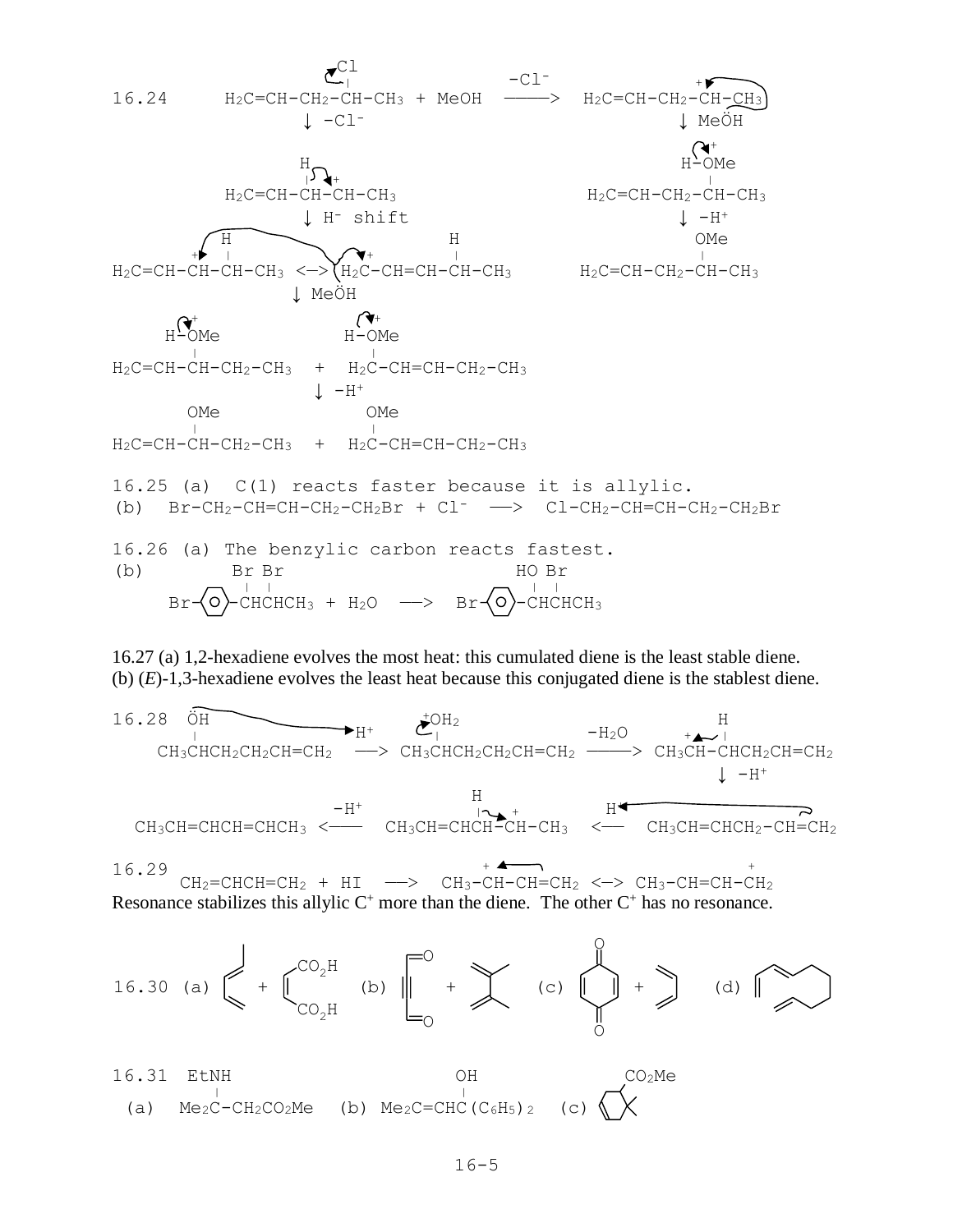

(b) With 3 conjugated double bonds the hexatriene absorbs strongly at the longest  $\lambda$ .

16.37 (a) β-carotene: more conjugated π bonds (b) β-carotene: more conjugated π bonds

16.38 CH<sup>3</sup>  $\frac{1}{2}$  $CH<sub>2</sub>=CH-CH=CH<sub>2</sub>$ 

3080 cm<sup>-1</sup> (m):  $sp^2$  C-H; 3000-2850 cm<sup>-1</sup> (m):  $sp^3$  C-H; 1600 cm<sup>-1</sup> (s): conjugated C=C; 990, 890 cm–1 (s): *sp*<sup>2</sup> C-H bend

16.39 No: the 2 planes of the pairs of bonding *p* orbitals are perpendicular to each other.

16.40 (a) With opposite charges closer together, the resonance form with + on the carbonyl C has less energy than the resonance form with + on the β C:

 $\ddot{\cdot} \ddot{\cdot} \ddot{\cdot}$  : Ö:  $\ddot{\cdot}$   $\ddot{\cdot}$  : Ö:  $\ddot{\cdot}$   $\qquad \qquad$  0^= β α ‖ <sup>|</sup> <sup>+</sup> <sup>|</sup> δ+ ‖ —CH=CH-C— <—> —CH=CH-C— <—> —CH-CH=C— ≡ —CH=CH-C—  $\frac{1}{6}$  +  $\frac{1}{6}$  +  $\frac{1}{6}$  +  $\frac{1}{6}$ Therefore the carbonyl C has more  $\delta$ + and is harder than the  $\beta$  C.  $(b)$  CH<sub>3</sub>S O  $\begin{array}{ccc} \n & \cdot & \cdot & \cdot & \cdot \quad \rightarrow \mathbb{R} \n & \cdot & \cdot & \cdot & \cdot \quad \mathbb{R} \n & \cdot & \cdot & \cdot & \cdot \quad \mathbb{R} \n\end{array}$  $CH_3-CH-CH_2-C-CH_3$ because the soft nucleophile prefers the softer electrophile. 16.41 OH Br <sup>|</sup> <sup>|</sup> (a)  $CH_3CHCH=CH_2 + HBr \longrightarrow CH_3CHCH=CH_2 + CH_3CH=CH-CH_2-Br$ reacts faster because the elie is allylic. (b) Br Br  $HBT$  +  $\qquad \qquad \begin{array}{c} \n\text{L} \\
\downarrow \n\end{array}$  $CH_2=CHCH=CH_2$  --->  $CH_2=CH-CH-CH_3$  -->  $CH_2=CH-CH-CH_3$  +  $CH_2-CH=CH-CH_3$ reacts faster because a stabler, allylic C<sup>+</sup> forms more readily. (c) Br Br HBr <sup>+</sup> <sup>|</sup> <sup>|</sup>  $CH_2=CHCH=CH_2$  ---->  $CH_2=CH-CH-CH_3$  -->  $CH_2=CH-CH-CH_3$  +  $CH_2=CH=CH-CH_3$